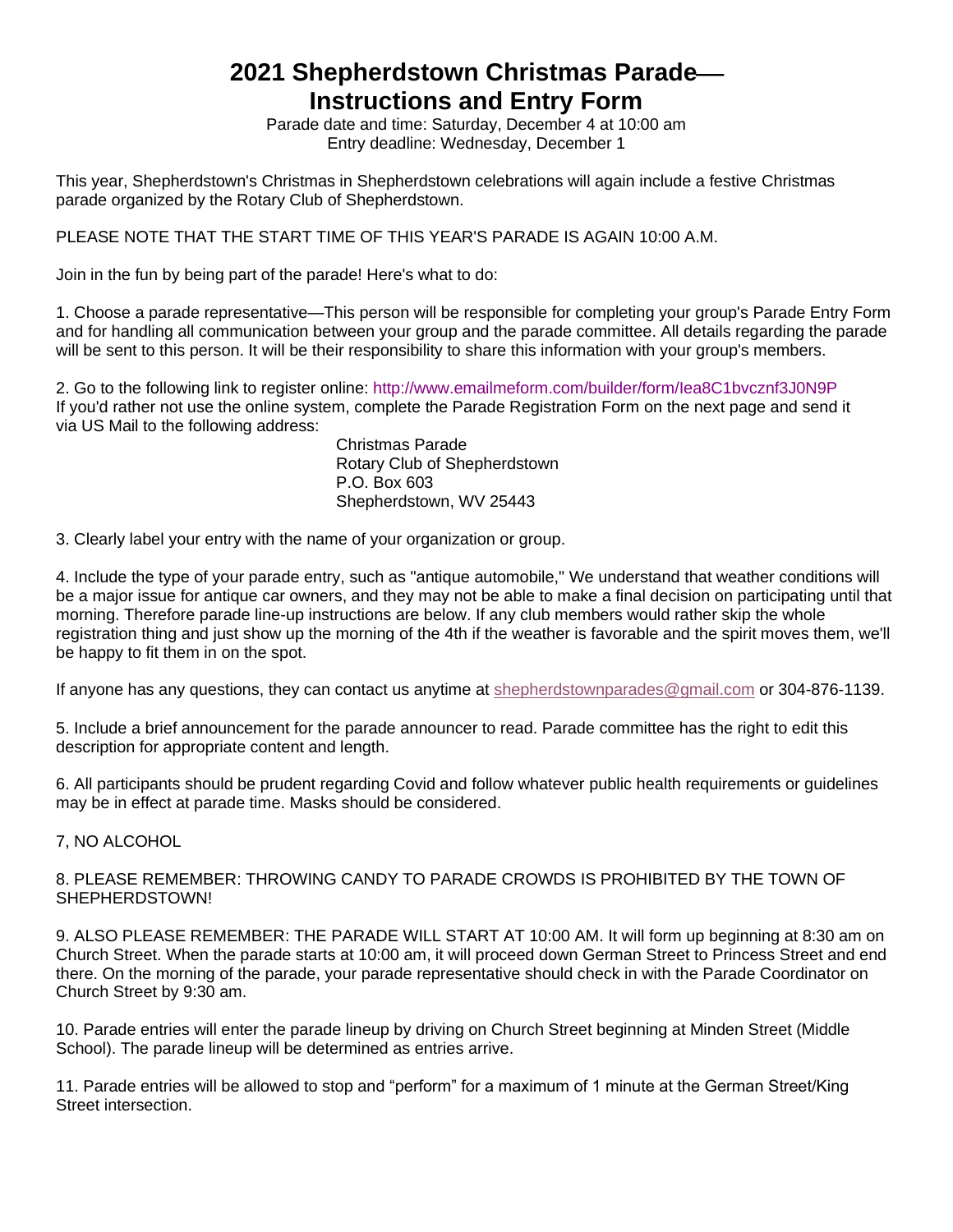## **Christmas Parade Entry Form**

Entry Deadline: Wednesday, December 1, 2021.

| Organization or group name substitution of the contract of the contract of the contract of the contract of the contract of the contract of the contract of the contract of the contract of the contract of the contract of the |
|--------------------------------------------------------------------------------------------------------------------------------------------------------------------------------------------------------------------------------|
|                                                                                                                                                                                                                                |
|                                                                                                                                                                                                                                |
|                                                                                                                                                                                                                                |
| (Please include this contact info; it is vital for providing you with last-minute updates)                                                                                                                                     |
| I have read and understand all information pertaining to the Christmas parade:                                                                                                                                                 |
| (Name of person filling out form)                                                                                                                                                                                              |
| Type of parade entry (for example: band, horse and carriage, antique automobile, walking group, float. Etc.)                                                                                                                   |
| We agree to make arrangements to clean up after any animals that are part of our parade entry:                                                                                                                                 |
| (Name of person filling out form)                                                                                                                                                                                              |
| appropriate content and length.                                                                                                                                                                                                |
|                                                                                                                                                                                                                                |
|                                                                                                                                                                                                                                |
| If returning via US Mail, send to:                                                                                                                                                                                             |
| <b>Christmas Parade</b><br>Rotary Club of Shepherdstown                                                                                                                                                                        |